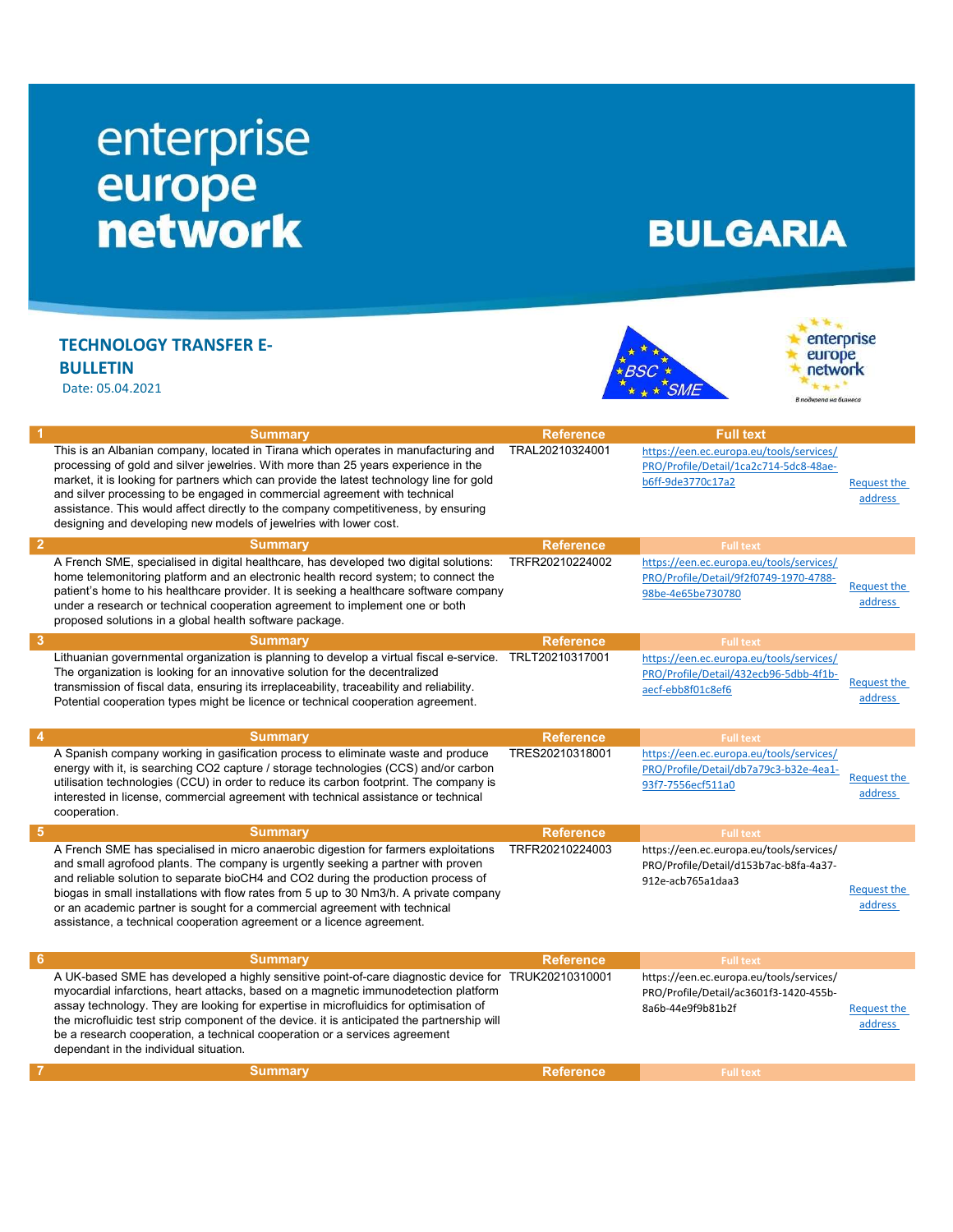|                  | An Italian SME specialized in coffee decaffeination is aiming to become a zero-waste TRIT20210323001<br>company. While they can reuse or recycle every resource used during the process,<br>the only waste they still produce are waxes estracted from the coffee beans. They are<br>looking for technical collaborations in order to identify the possible uses of these<br>vegetal waxes in other industries. They are also interested in research collaboration<br>on circular economy and industrial symbiosis topics.            |                  | https://een.ec.europa.eu/tools/services/<br>PRO/Profile/Detail/3d9003b7-bfa1-45ad-<br>8f45-6bb559c37cf0 | <b>Request the</b><br>address |
|------------------|---------------------------------------------------------------------------------------------------------------------------------------------------------------------------------------------------------------------------------------------------------------------------------------------------------------------------------------------------------------------------------------------------------------------------------------------------------------------------------------------------------------------------------------|------------------|---------------------------------------------------------------------------------------------------------|-------------------------------|
| 8                | <b>Summary</b>                                                                                                                                                                                                                                                                                                                                                                                                                                                                                                                        | <b>Reference</b> | <b>Full text</b>                                                                                        |                               |
|                  | An Italian start-up, established to set up services to support companies' sustainable<br>growth, has developed the first complete reference platform to evaluate SMEs social<br>and environmental performances. The assessment provides a comparison with other<br>companies and a guidance on how to improve and solve the existing problems.<br>Technical partners interested in adapting and updating the platform to their own<br>countries are sought to collaborate under technical cooperation agreement.                      | TRIT20210308001  | https://een.ec.europa.eu/tools/services/<br>PRO/Profile/Detail/bd943269-9fd6-428d-<br>af79-80d827347604 | Request the<br>address        |
| 9                | <b>Summary</b>                                                                                                                                                                                                                                                                                                                                                                                                                                                                                                                        | <b>Reference</b> | <b>Full text</b>                                                                                        |                               |
|                  | Lithuanian governmental organization, who is working in the field of environmental<br>protection, is looking for a innovative solution that could assess the level of<br>environmental risk posed by companies. The assessment shall be based on the<br>information that the organization collects. Possible cooperation types might be license<br>or technical cooperation agreement.                                                                                                                                                | TRLT20210318001  | https://een.ec.europa.eu/tools/services/<br>PRO/Profile/Detail/54d11296-ea0a-4ea0-<br>a79c-4fd773f619bb | Request the<br>address        |
| 10               | <b>Summary</b>                                                                                                                                                                                                                                                                                                                                                                                                                                                                                                                        | <b>Reference</b> | <b>Full text</b>                                                                                        |                               |
|                  | Lithuanian governmental organization, who is working in the field of labor law<br>enforcement, is looking for a innovative solution that would help reduce the cases of<br>illegal work in Lithuania. The assessment of illegal undertakings shall be based on the<br>information that the organization collects and that is available online. Possible<br>cooperation types might be license or technical cooperation agreement.                                                                                                     | TRLT20210319001  | https://een.ec.europa.eu/tools/services/<br>PRO/Profile/Detail/cc632336-2e2f-4bab-<br>ae36-e8fe1f80703a | <b>Request the</b><br>address |
| -11              | <b>Summary</b>                                                                                                                                                                                                                                                                                                                                                                                                                                                                                                                        | <b>Reference</b> | <b>Full text</b>                                                                                        |                               |
|                  | Lithuanian governmental organization, who is working in the field of gambling law<br>enforcement, is looking for a innovative technological solution for the control of illegal<br>gambling operators. The assessment of illegal undertakings shall be based on the<br>information that is available online and that the organization collects. Possible<br>cooperation types might be license or technical cooperation agreement.                                                                                                    | TRLT20210319002  | https://een.ec.europa.eu/tools/services/<br>PRO/Profile/Detail/b5ca5752-a4a7-4cd2-<br>94d0-9ee9b79db4b3 | <b>Request the</b><br>address |
| $12\phantom{.0}$ | <b>Summary</b>                                                                                                                                                                                                                                                                                                                                                                                                                                                                                                                        | <b>Reference</b> | <b>Full text</b>                                                                                        |                               |
|                  | The UK diagnostic service company seeks manufacturers to produce a new<br>microfluidic in-vitro diagnostic (IVD) test kit. They seek a partner to manufacture either<br>through licensing, manufacturing or commercial agreements with technical assistance<br>agreements depending upon the terms of engagement                                                                                                                                                                                                                      | TRUK20210303001  | https://een.ec.europa.eu/tools/services/<br>PRO/Profile/Detail/0edf8d37-123b-4d3a-<br>8758-847beffc5b27 | <b>Request the</b><br>address |
| 13               | <b>Summary</b>                                                                                                                                                                                                                                                                                                                                                                                                                                                                                                                        | <b>Reference</b> | <b>Full text</b>                                                                                        |                               |
|                  | A UK chemical company is seeking man-made colours for consumer goods that are<br>totally and quickly biodegradable in order to meet future sustainability concerns while<br>delivering the required performance under research cooperation agreements or joint<br>venture agreements.                                                                                                                                                                                                                                                 | TRUK20210330001  | https://een.ec.europa.eu/tools/services/<br>PRO/Profile/Detail/b62391fb-15a1-4862-<br>87c6-04ffe51e201a | <b>Request the</b><br>address |
| 14               | <b>Summary</b>                                                                                                                                                                                                                                                                                                                                                                                                                                                                                                                        | <b>Reference</b> | <b>Full text</b>                                                                                        |                               |
|                  | A UK company has developed a software tool that provides flexible authorisation<br>using machine learning (ML) powered suggestions. The technology addresses identity<br>& access management issues using artificial intelligence-driven runtime/dynamic<br>authorization to quicken the granting/denial of access to sensitive information. They<br>are seeking academics or companies working on AI/ML applications to define the<br>specifications and/or end users to test the prototype via technical cooperation<br>agreements. | TRUK20210308001  | https://een.ec.europa.eu/tools/services/<br>PRO/Profile/Detail/7071990f-e4b3-4bf2-<br>8d4a-cc93c2e630c0 | <b>Request the</b><br>address |
| 15               | <b>Summary</b>                                                                                                                                                                                                                                                                                                                                                                                                                                                                                                                        | <b>Reference</b> | <b>Full text</b>                                                                                        |                               |
|                  | Internationally operating Dutch company known for its innovative solutions in plastic<br>films is looking for a digital system solution to allow window assemblers to print locally<br>on-demand small quantities of polyvinyl chloride (PVC) film. Cooperation is envisaged<br>within the frame of a technical cooperation agreement or commercial agreement with<br>technical assistance. Other types of agreement may be considered. This request<br>refers to an innovation challenge published on an open innovation platform.   | TRNL20210310001  | https://een.ec.europa.eu/tools/services/<br>PRO/Profile/Detail/462635cd-3a51-4ac1-<br>9232-048be3c4778b | Request the<br>address        |
| 16               | <b>Summary</b>                                                                                                                                                                                                                                                                                                                                                                                                                                                                                                                        | <b>Reference</b> | <b>Full text</b>                                                                                        |                               |
|                  | A company from Latvia engaged in paintball game business and supply of equipment<br>to paintball game managers/operators is seeking for technical cooperation agreement<br>to upgrade current paintball game management system technology adding extended<br>functionalities. After redesign of system, the partner should be able to manufacture in<br>small series the upgraded paintball game management equipment, via manufacturing<br>agreement.                                                                                | TRLV20200831001  | https://een.ec.europa.eu/tools/services/<br>PRO/Profile/Detail/ca5198b2-ee98-4cff-<br>80e3-88d546e84079 | Request the<br>address        |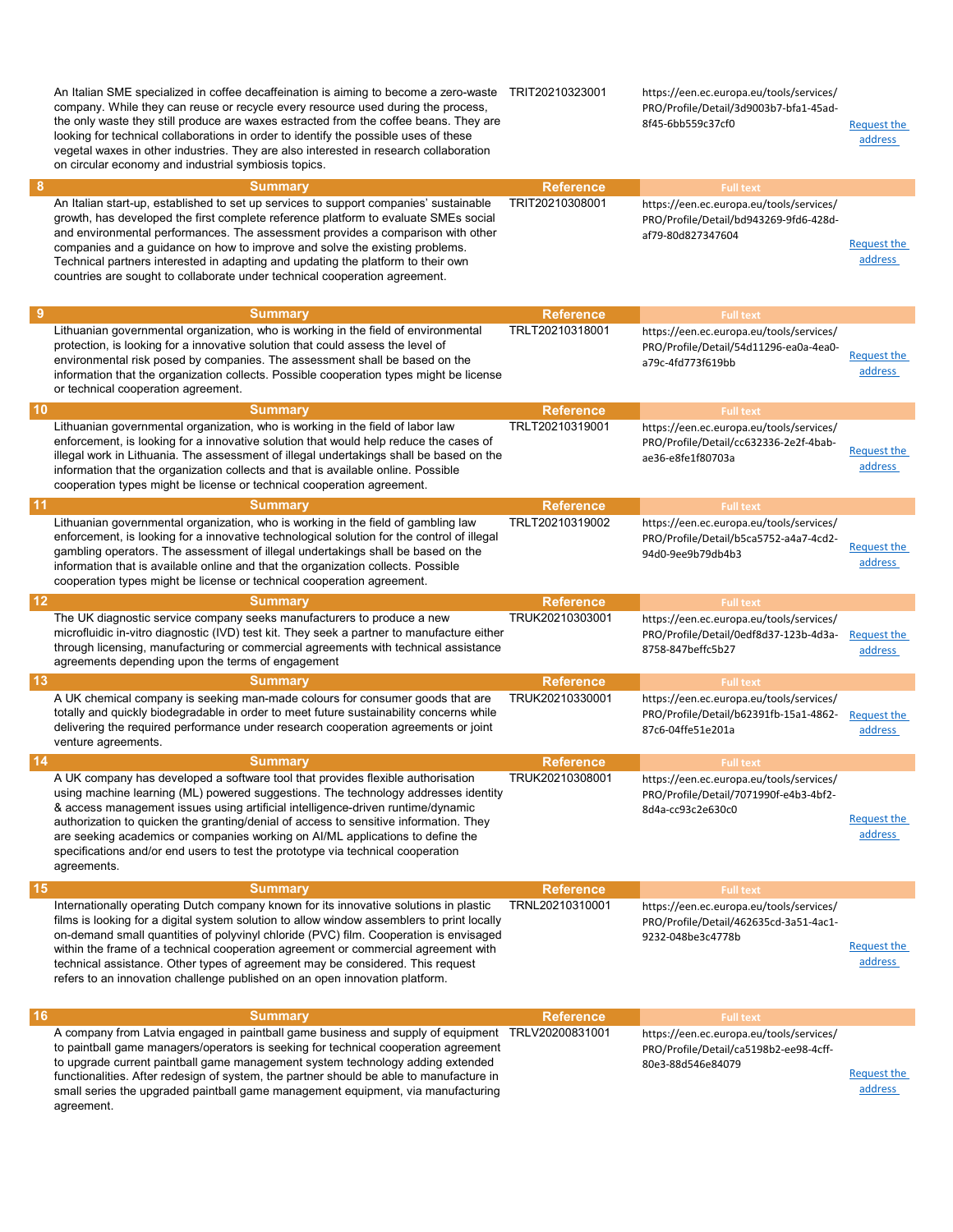| 17        | <b>Summary</b><br>Lithuanian governmental organization, which participates in the shaping of national<br>policy in the field of management and use of documents and archives, is looking for a<br>way to gather the data of registers and state information systems to the state archives<br>for the purposes of historical and other research, so that this information is preserved<br>and accessible to future generations. Possible cooperation types might be license or<br>technical cooperation agreement. | <b>Reference</b><br>TRLT20210323001 | <b>Full text</b><br>https://een.ec.europa.eu/tools/services/<br>PRO/Profile/Detail/432e547a-8998-43ac-<br>9c57-f97f0b205bc0 | Request the<br>address        |
|-----------|-------------------------------------------------------------------------------------------------------------------------------------------------------------------------------------------------------------------------------------------------------------------------------------------------------------------------------------------------------------------------------------------------------------------------------------------------------------------------------------------------------------------|-------------------------------------|-----------------------------------------------------------------------------------------------------------------------------|-------------------------------|
| <b>18</b> | <b>Summary</b>                                                                                                                                                                                                                                                                                                                                                                                                                                                                                                    | <b>Reference</b>                    | <b>Full text</b>                                                                                                            |                               |
|           | As a Dutch construction company is switching to electrical equipment they have to<br>meet an ever-increasing energy demand on construction sites. Therefore they are<br>looking for partners to purchase or develop together a flexible energy supplier or<br>generator without emissions. The type of collaboration proposed is a commercial<br>agreement with technical assistance or a technical cooperation agreement. This<br>profile refers to an online open innovation platform.                          | TRNL20210317001                     | https://een.ec.europa.eu/tools/services/<br>PRO/Profile/Detail/1ac21323-4271-4f04-<br>b722-f0b7a89bcd20                     | <b>Request the</b><br>address |
| 19        | <b>Summary</b>                                                                                                                                                                                                                                                                                                                                                                                                                                                                                                    | <b>Reference</b>                    | <b>Full text</b>                                                                                                            |                               |
|           | The Dutch Navy uses seawater aboard in cooling and fire fighting systems. The<br>organisms in seawater cause fouling inside these systems. To remove the fouling<br>frequent maintenance is necessary. That's why the Navy is looking for innovative<br>technologies to reduce the fouling<br>They aim to set up an experiment within the framework of a commercial agreement<br>with technical assistance or a technical cooperation agreement. This profile refers to<br>an open innovation platform.           | TRNL20210302001                     | https://een.ec.europa.eu/tools/services/<br>PRO/Profile/Detail/86667c49-db88-4bf0-<br>8613-aab5c4c47523                     | Request the<br>address        |
| <b>20</b> | <b>Summary</b>                                                                                                                                                                                                                                                                                                                                                                                                                                                                                                    | <b>Reference</b>                    | <b>Full text</b>                                                                                                            |                               |
|           | This Portuguese based company has developed an innovative portable box to get<br>meals anywhere. Their packaging designs are functional, useful and eco-friendly.<br>They are seeking a long-term strategic partner to prototype and produce new shapes<br>and new materials. The company seeks manufacturing partners and<br>licensing/manufacturing agreements in Europe, however they would not rule out<br>interest from other countries.                                                                     | TRPT20210319001                     | https://een.ec.europa.eu/tools/services/<br>PRO/Profile/Detail/c2c66351-794e-4b4e-<br>934c-41f6ea4a00d6                     | <b>Request the</b><br>address |
| <b>21</b> | <b>Summary</b>                                                                                                                                                                                                                                                                                                                                                                                                                                                                                                    | <b>Reference</b>                    | <b>Full text</b>                                                                                                            |                               |
|           | The company is a SME located in Southern France which designs, develops and<br>operates solar farms.<br>For its power plants, the company is buying steel frame to carry the solar panels.<br>The SME is therefore looking for a partner specialised in steel construction able to<br>manufacture and install steel frame adapted to solar panels. This SME would<br>collaborate for the construction of their farm under a technical cooperation agreement.<br>Providers from all EU countries are considered.   | TRFR20210224001                     | https://een.ec.europa.eu/tools/services/<br>PRO/Profile/Detail/2f54b3a7-95e2-4965-<br>b710-db66afc7e024                     | Request the<br>address        |
| 22        | <b>Summary</b>                                                                                                                                                                                                                                                                                                                                                                                                                                                                                                    | <b>Reference</b>                    | <b>Full text</b>                                                                                                            |                               |
|           | A Belgian multinational enterprise has developed a fault-tolerant drive for electric<br>brushless DC motors that can be used in various applications. They are currently<br>looking for engineering companies or academics to help develop a green, reliable and<br>modular motorization for light aircrafts or drones and hybrid-electric propulsion<br>systems via research or technical agreements. Their intention is to build a<br>demonstrator and achieve a successful TRL6.                               | TRBE20210308001                     | https://een.ec.europa.eu/tools/services/<br>PRO/Profile/Detail/b2631b4c-ffa3-4784-<br>a200-bb863ac7cccf                     | Request the<br>address        |
| 23        | <b>Summary</b>                                                                                                                                                                                                                                                                                                                                                                                                                                                                                                    | <b>Reference</b>                    | <b>Full text</b>                                                                                                            |                               |
|           | A Swiss spin-off has developed an electric one seat scooter specifically designed for<br>a mobility sharing system: three-wheel, with a roof, made of sustainable material. In<br>its function, comfort and investment costs it is positioned between the car and the (e-<br>)bike. The company is looking for a partner able to produce a sustainable, 100%<br>recyclable material for the covering elements (roof, cockpit, etc) of the scooter under<br>a manufacturing agreement.                             | TRCH20210322001                     | https://een.ec.europa.eu/tools/services/<br>PRO/Profile/Detail/99b38941-b4ef-4318-<br>b95c-ac74fb326295                     | Request the<br>address        |
| 24        | <b>Summary</b>                                                                                                                                                                                                                                                                                                                                                                                                                                                                                                    | <b>Reference</b>                    | <b>Full text</b>                                                                                                            |                               |
|           | A French company provides customized and high-performance nanosatellites for<br>partners whose projects refer to various fields of application. To address in particular<br>the field of Earth observation, the SME is looking for small opticals payload providers.<br>A manufacturing agreement is proposed.                                                                                                                                                                                                    | TRFR20210323001                     | https://een.ec.europa.eu/tools/services/<br>PRO/Profile/Detail/c943fbe2-0182-4969-<br>87bf-0e58e7470c6f                     | <b>Request the</b><br>address |
| 25        | <b>Summary</b>                                                                                                                                                                                                                                                                                                                                                                                                                                                                                                    | <b>Reference</b>                    | <b>Full text</b>                                                                                                            |                               |
|           | A Swiss university offers a synthetic procedure for the oxidative polyfluorination and/or TOCH20210330001<br>chlorofluorination of aromatic drug compounds. Today's methods are based on<br>explosive oxidants or hazardous gases. This invention provides a mild and gas<br>reagent-free approach to introduce the pentafluorosulfanyl (SF5) group to (hetero-)<br>aromatic moieties for improving the performance of a given drug candidate. Industry<br>partners for licensing agreements are sought.          |                                     | https://een.ec.europa.eu/tools/services/<br>PRO/Profile/Detail/5b72322b-575f-48eb-<br>bcf7-799219a37f9d                     | Request the<br>address        |
| 26        | <b>Summary</b>                                                                                                                                                                                                                                                                                                                                                                                                                                                                                                    | <b>Reference</b>                    | <b>Full text</b>                                                                                                            |                               |
|           |                                                                                                                                                                                                                                                                                                                                                                                                                                                                                                                   |                                     |                                                                                                                             |                               |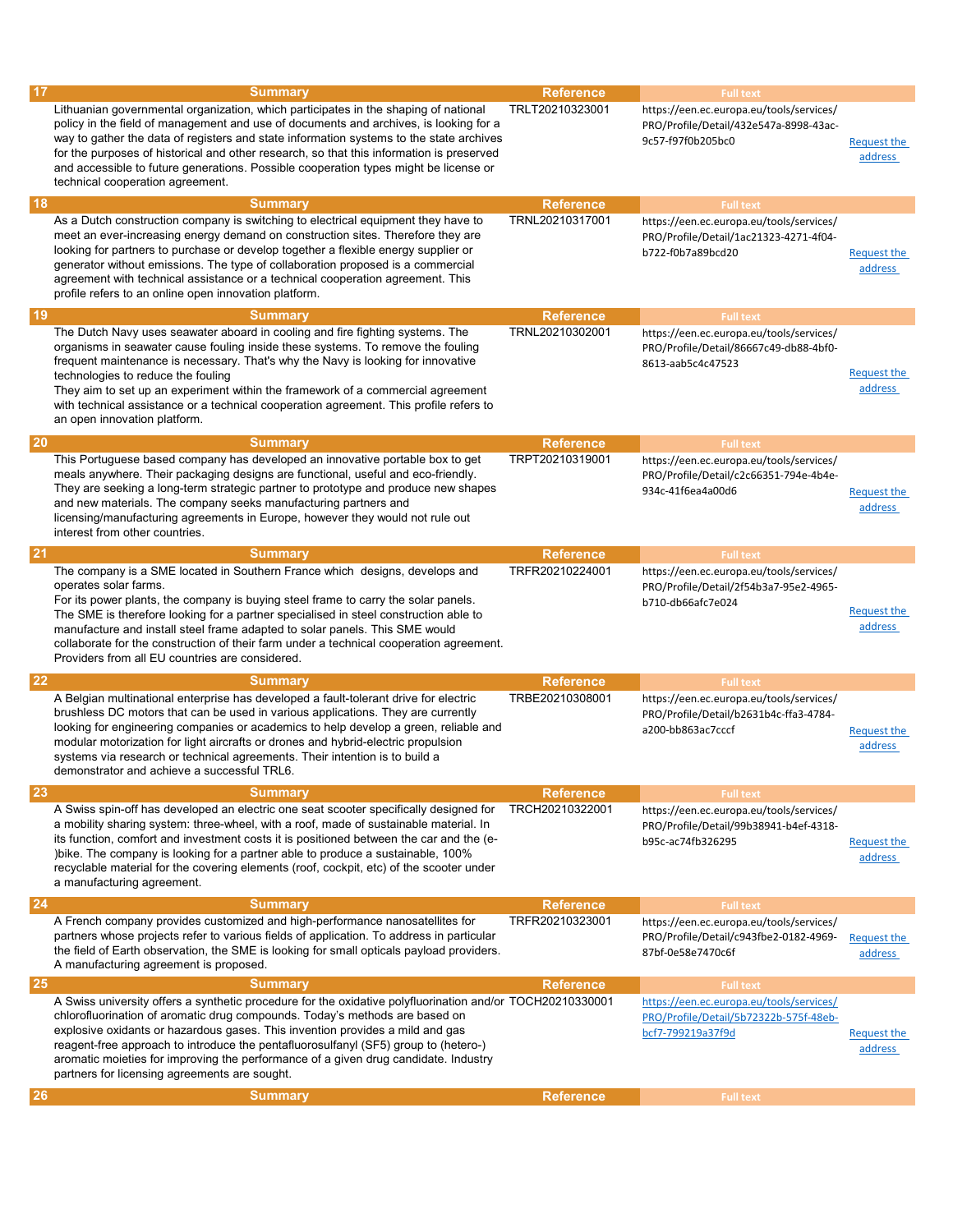A Spanish SME specialist in nanoencapsulation has developed a photochromic technology for fast transmitted light control. The materials obtained through this technology autonomously respond to UV light changing their colour and light transmission (%T) within seconds. This response is desired for lenses, eyewear and transportation glazing that adapt to changing weather and for smart windows for energy saving. Partners interested in either license or technical cooperation agreement are sought. TOES20210329001 https://een.ec.europa.eu/tools/services/ PRO/Profile/Detail/ed2d531b-3f2b-4623- 93c7-6a2b3e0678c0 Request the address 27 Summary Reference Full text Full text (Reference Full text (Reference Full text (Reference Full text (Reference  $\sim$  Full text (Reference  $\sim$  Full text (Reference  $\sim$  Full text (Reference  $\sim$  Reference  $\sim$  Full text A French company develops research and manufacturing activities around electrospun materials. Electrospinning is an efficient technique to create polymeric fibers with diameters ranging from 100 nm to 10 µm. The produced porous scaffolds made of interconnected fibers are adapted to promote cell activity and thus biointegration of medical implants. The company is looking for research, technical and manufacturing partnerships where electrospun materials lead to new advanced medical devices. TOFR20210301001 https://een.ec.europa.eu/tools/services/ PRO/Profile/Detail/0881df7f-1250-4432 b597-e15503d5cb04 Request the address 28 Summary Reference Full text Full text (Reference Full text (Reference Full text (Reference Full text (Reference  $\sim$  Full text (Reference  $\sim$  Full text (Reference  $\sim$  Full text (Reference  $\sim$  Reference  $\sim$  Full text A French start-up has developed a new way of enhancing industrial products durability and manufacturability through specific integration of graphene premix. Applications cover barriers effects, optimized thermal management and mechanical reinforcement in sectors as aerospace, automotive, energy, building and manufacturing.The French company seeks European industrial partners interested in using this technology in the framework of a commercial agreement with technical assistance. https://een.ec.europa.eu/tools/services/ PRO/Profile/Detail/913e4e2d-8829-4a03- 80cc-99a8e003a04d Request the address 29 Summary Reference Full text Full text (Reference Full text (Reference Full text (Reference Full text (Reference  $\sim$  Full text (Reference  $\sim$  Full text (Reference  $\sim$  Full text (Reference  $\sim$  Reference  $\sim$  Full text A Greek start-up company offers an inexpensive and precise molecular diagnostics medical device that can be used by trained professionals for the detection of COVID19 and other infectious diseases (i.e. influenza, HIV). The company is looking for specialized partners, active in the field of medical instruments and with access to hospitals, clinics and diagnostic centers, also for end users such as airports, large touristic facilities etc. Commercial cooperation with technical assistance sought. TOGR20210217001 https://een.ec.europa.eu/tools/services/ PRO/Profile/Detail/a3341d22-232b-400ba8f9-e20a3f7dffea Request the address **30 Summary Reference Full text** Full text (Summary Reference Full text (Summary Reference Full text of  $R$ A team of Greek university professors has developed an innovative method for obtaining a fraction that inhibits inflammation and thrombosis, caused by the potent mediator named Platelet-Activating Factor (PAF), made from by-products of the Mediterranean food industry. This fraction, which can be incorporated in food or taken as a supplement, is beneficial in combattng cardiovascular disease and other diseases. A license agreement or commercial agreement with technical assistance is sought. TOGR20210320001 https://een.ec.europa.eu/tools/services/ PRO/Profile/Detail/c554e4e4-a1f8-42b7 b2ca-612de3b231c8 Request the address **31** Summary Reference Full text Full text Reference Full text Reference Full text Reference  $\sim$  Full text Reference  $\sim$  Full text Italian inventors have patented an innovative technology to prevent disconnection due TOIT20210310002 to electric power overload. Unlike the state of the art, the device will be easy to install and usable by all types of users and doesn't require significant economic investments. Inventors seek technological partners to complete the development of the technology (concept state at the moment) and enter the market with the final product, under license, manufacturing and research cooperation agreements. https://een.ec.europa.eu/tools/services/ PRO/Profile/Detail/87ec3b6d-5721-4578 a6f0-409eb0ebf1c8 Request the address **32 Summary Reference Full text** Full text Reference Full text Reference Full text Reference **Reference** Full text A Swedish engineering consultancy company, specialised in calculation and simulation, offers its Computer-Aided Design (CAD) technology support to the manufacturing and construction industry. The company is looking to outsource or subcontract its expertise in design optimisation to international partners for a commercial, joint venture or technical cooperation agreement. TOSE20210317001 https://een.ec.europa.eu/tools/services/ PRO/Profile/Detail/43f5babb-c1bf-442a-Request the a980-e990ea509343 address **33 Summary Reference Full text** Full text **Summary** Reference Reference Full text Full text A Ukrainian company has developed technology and equipment allowing to reduce the time of plant growth by 36% and to increase the yield by 20%. The heart of the system is the rotary drum that manipulates the effect of gravity on the crops to stimulate the release of the plants' natural growth hormone. The system is fully automated and consumes less power. The company is looking for commercial agreement with technical assistance or joint venture agreement. TOUA20210309001 https://een.ec.europa.eu/tools/services/ PRO/Profile/Detail/b5b7b4f8-1c04-435db963-4f8983c807a8 Request the address **34 Summary Reference Full text** Full text **Summary** Reference Reference Full text Full text A Ukrainian inventor offers methods and a production line for revolutionary cold manufacture of decorative facade and construction materials (tiles, slabs etc.). Industrial companies, construction companies, property developers, investment companies are sought for license agreements. TOUA20210315001 https://een.ec.europa.eu/tools/services/ PRO/Profile/Detail/1c9afd69-4343-4ca8 a63e-9c3ca4182813 Request the address **35 Summary Reference Full text** Full text Reference Full text Reference Full text Reference **Reference** Full text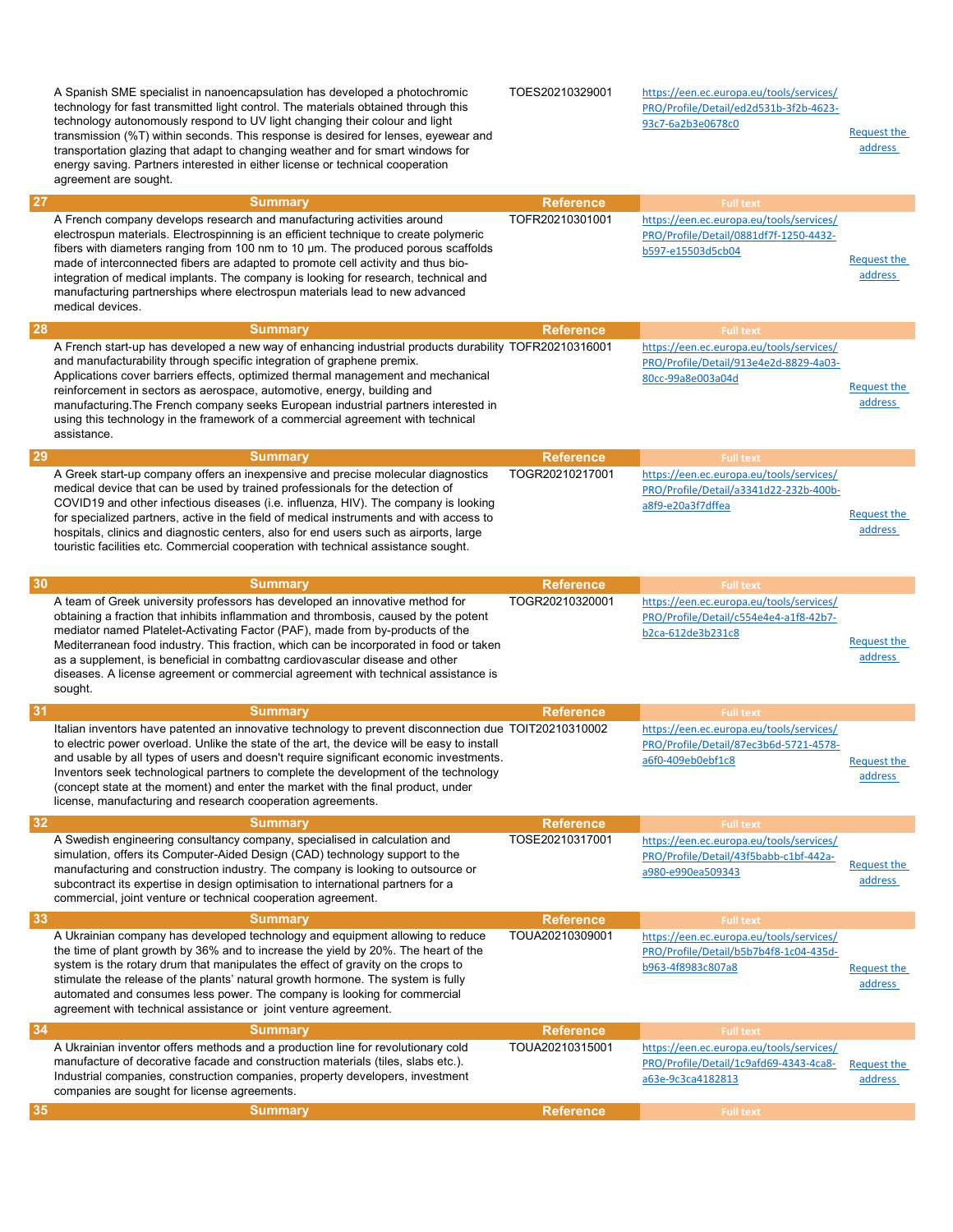|    | The company is located in Ukraine and produces a device that optimizes fuel<br>consumption and improves the environmental friendliness of vehicles and stationary<br>installations by up to 50%.<br>The main advantages of the device are efficiency, quick and easy installation, long<br>service life and the fact that it does not require additional energy sources. The firm<br>would like to share its technology on the international market and is thus looking for a<br>commercial agreement with technical assistance.     | TOUA20210322001  | https://een.ec.europa.eu/tools/services/<br>PRO/Profile/Detail/b63ed8ba-be86-4e6e-<br>9532-c237eae1071b | <b>Request the</b><br>address |
|----|--------------------------------------------------------------------------------------------------------------------------------------------------------------------------------------------------------------------------------------------------------------------------------------------------------------------------------------------------------------------------------------------------------------------------------------------------------------------------------------------------------------------------------------|------------------|---------------------------------------------------------------------------------------------------------|-------------------------------|
| 36 | <b>Summary</b>                                                                                                                                                                                                                                                                                                                                                                                                                                                                                                                       | <b>Reference</b> | <b>Full text</b>                                                                                        |                               |
|    | Slovenian researchers developed and patented the process of converting of lignin and TOSI20210310001<br>ferulic acid into vanillin using hydrogen peroxide as an oxidant and vanadium oxide as<br>a catalyst. The new innovative process is greener and more cost effective. The<br>innovative technology, can be used in food, cosmetic and pharmaceutical industry.<br>Researchers are looking for spruce wood processing companies to sign license<br>and/or research cooperation agreement in EU and beyond.                     |                  | https://een.ec.europa.eu/tools/services/<br>PRO/Profile/Detail/5fbeccc6-e2e3-4822-<br>b21a-378bb11b7b26 | Request the<br>address        |
| 37 | <b>Summary</b>                                                                                                                                                                                                                                                                                                                                                                                                                                                                                                                       | <b>Reference</b> | <b>Full text</b>                                                                                        |                               |
|    | An Austrian SME is developing a novel hemoglobin complex for use in various in-vitro TOAT20210301001<br>& in-vivo application areas. This complex is characterized by a high oxygen carrying<br>capacity, purity, safety and functionality. The developers are looking for partners who<br>need specific oxygen carriers or want to adopt the technology in their manufacturing<br>environment -technical cooperation, commercial or license agreement are sought.                                                                   |                  | https://een.ec.europa.eu/tools/services/<br>PRO/Profile/Detail/caf533b1-3d96-48a1-<br>8a8b-335be799f45e | <b>Request the</b><br>address |
| 38 | <b>Summary</b>                                                                                                                                                                                                                                                                                                                                                                                                                                                                                                                       | <b>Reference</b> | <b>Full text</b>                                                                                        |                               |
|    | A French company has developed a software dedicated to the underwater acoustics<br>data processing analysis for sea works and the automatic regulatory report publishing.<br>The assessment of acoustic levels is in agreement with the different regulations.<br>This software enables an easier and faster analysis independently.<br>The company seeks partners interested by this software in the framework of a license<br>agreement or a commercial agreement with technical support.                                          | TOFR20210202001  | https://een.ec.europa.eu/tools/services/<br>PRO/Profile/Detail/90d5a6af-0d39-42a3-<br>8139-9153b0ee43a6 | <b>Request the</b><br>address |
| 39 | <b>Summary</b>                                                                                                                                                                                                                                                                                                                                                                                                                                                                                                                       | <b>Reference</b> | <b>Full text</b>                                                                                        |                               |
|    | A French SME, working on tunable liquid crystal lenses since 2009, has developed a<br>technology based on a conductive transparent polymer which gives a very uniform<br>and continuous fringe pattern. The patented electrode structure can generate tip/tilt<br>along the optical axis. Possible applications range from autofocus for image sensors<br>to beam shaping of light sources. Technology transfer is sought with an industrial<br>partner under license agreement and/or technical cooperation agreement.              | TOFR20210208001  | https://een.ec.europa.eu/tools/services/<br>PRO/Profile/Detail/b712ef69-3ba3-47b4-<br>905f-ea3c11cbd54a | <b>Request the</b><br>address |
| 40 | <b>Summary</b>                                                                                                                                                                                                                                                                                                                                                                                                                                                                                                                       | <b>Reference</b> | <b>Full text</b>                                                                                        |                               |
|    | A Greek biotech SME company offers a rapid test for the detection of SARS-CoV-2 in TOGR20210308001<br>common surfaces such as metal, plastic, glass, paper and stainless steel. The rapid<br>surface test is a valuable tool for several sectors enabling the companies to monitor<br>and mitigate the spread of COVID-19 in their facilities. The Greek company is looking<br>for commercial agreements with companies or end-users in fields such as healthcare,<br>food industry, hospitality and public organizations etc.       |                  | https://een.ec.europa.eu/tools/services/<br>PRO/Profile/Detail/50f24c76-13ff-4180-<br>b54a-8b60e15c5601 | Request the<br><u>address</u> |
| 41 | <b>Summary</b>                                                                                                                                                                                                                                                                                                                                                                                                                                                                                                                       | <b>Reference</b> | <b>Full text</b>                                                                                        |                               |
|    | An Austria-based R&D center in the field of medical technology offers customized,<br>application-oriented anatomical models. These are designed to significantly reduce<br>the number of cadaver tests needed in the development of medical devices and used<br>as advanced solution for education of medical doctors. Also, 3D-printed, individual,<br>patient-specific models are suited to be used for training of complex surgeries.<br>Research cooperations and commercial agreements with technical assistance are<br>sought. | TOAT20210316001  | https://een.ec.europa.eu/tools/services/<br>PRO/Profile/Detail/ebf9e665-c507-4056-<br>9988-29506c6974d2 | Request the<br>address        |
| 42 | <b>Summary</b>                                                                                                                                                                                                                                                                                                                                                                                                                                                                                                                       | <b>Reference</b> | <b>Full text</b>                                                                                        |                               |
|    | A Spanish SME, with expertise in aeronautics, has developed a family of Unmanned<br>Aerial System (UAS) with unique features that aim to solve heavy load challenges.<br>The company is specialized in working in the manufacture and commercialization of<br>drones for firefighting with night operation, logistics solutions for transport and urban<br>mobility, as well as aerial spraying and watering of large areas of cultivation.<br>The company is looking for financial agreement.                                       | TOES20210315001  | https://een.ec.europa.eu/tools/services/<br>PRO/Profile/Detail/a589266c-eafd-48fe-<br>89e7-20f9b084a013 | <b>Request the</b><br>address |
|    |                                                                                                                                                                                                                                                                                                                                                                                                                                                                                                                                      |                  |                                                                                                         |                               |
| 43 | <b>Summary</b>                                                                                                                                                                                                                                                                                                                                                                                                                                                                                                                       | <b>Reference</b> | <b>Full text</b>                                                                                        |                               |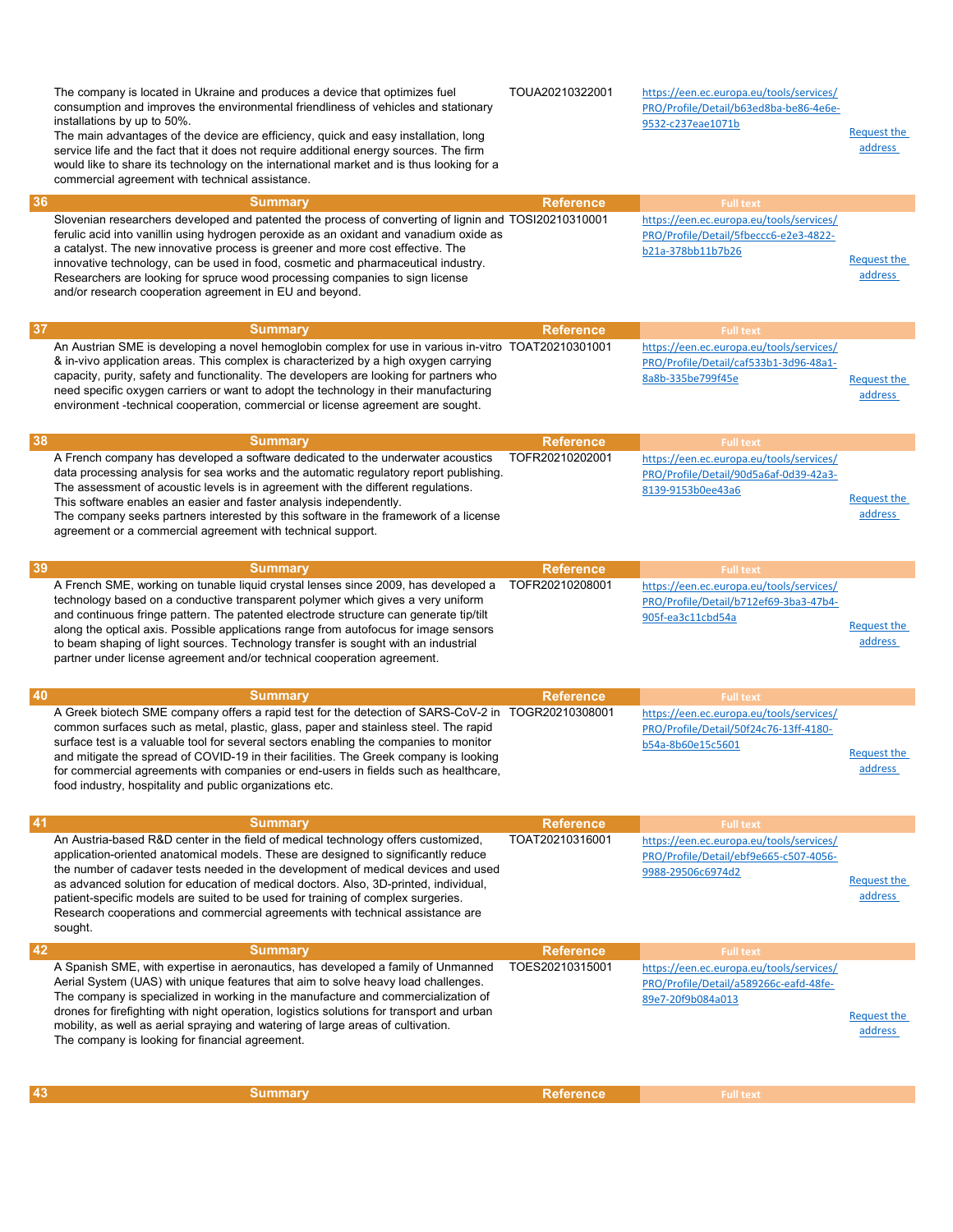|    | A Latvian company offers advanced, cost-effective, highly precise and fast event<br>timing circuitry for terrestrial and space applications. These timing electronics can be<br>used as a stand-alone or integrated part in light detection and ranging system<br>(LiDAR), 3D laser scanner, absolute gravimetry, quantum key distribution (QKD) and<br>Free/Deep Space Optical Communication systems. Company seeks industry partners<br>for co-development of existing technology and/or manufacturing under exclusive<br>licence. | TOLV20210210001                     | https://een.ec.europa.eu/tools/services/<br>PRO/Profile/Detail/8f7f9abf-9703-45e3-<br>857e-24f44cb10947                     | <b>Request the</b><br>address |
|----|--------------------------------------------------------------------------------------------------------------------------------------------------------------------------------------------------------------------------------------------------------------------------------------------------------------------------------------------------------------------------------------------------------------------------------------------------------------------------------------------------------------------------------------|-------------------------------------|-----------------------------------------------------------------------------------------------------------------------------|-------------------------------|
| 44 | <b>Summary</b><br>A Latvian R&D company has developed a technology/compact equipment for thermal<br>treatment of wood. The equipment is fully functional and has been tested by pilot<br>customers to prove its efficiency and economic advantages. The company is looking<br>for partners who would be interested in commercial agreement with technical<br>assistance or licensing to use, produce or further develop/adopt to local needs the<br>technology/equipment.                                                            | <b>Reference</b><br>TOLV20210310001 | <b>Full text</b><br>https://een.ec.europa.eu/tools/services/<br>PRO/Profile/Detail/312d2933-90e8-418c-<br>8b93-50908a4fc21b | Request the<br>address        |
| 45 | <b>Summary</b>                                                                                                                                                                                                                                                                                                                                                                                                                                                                                                                       | <b>Reference</b>                    | <b>Full text</b>                                                                                                            |                               |
|    | A Latvian company has developed an indoor air purification technology that also<br>humidifies the air and has decorative properties. The company is looking for partners<br>who would be interested in this device for commercial agreements with technical<br>assistance. The company is also interested in research cooperation agreements with<br>entities interested in further development of the device to be tested and analysed<br>under specific projects and research calls.                                               | TOLV20210224001                     | https://een.ec.europa.eu/tools/services/<br>PRO/Profile/Detail/517af86b-1e99-44ac-<br>ab9c-7b52264a5929                     | Request the<br>address        |
| 46 | <b>Summary</b>                                                                                                                                                                                                                                                                                                                                                                                                                                                                                                                       | <b>Reference</b>                    | <b>Full text</b>                                                                                                            |                               |
|    | Unmanned platforms, like drones, robots and Industry 4.0 applications need live,<br>uninterrupted wireless video streaming with wide bandwidth, low latencies and<br>dedicated spectrum channels. A Singapore SME has developed a private mobile<br>network with a 3rd Generation Partnership Project-based ecosystem for cost-<br>effectiveness, while retaining the technological superiority of advanced mobile<br>telecommunications. The SME seeks licensing or commercial agreements with<br>technical assistance.             | TOSG20210209001                     | https://een.ec.europa.eu/tools/services/<br>PRO/Profile/Detail/794d3ee8-61ac-4a15-<br>a133-062f00156806                     | Request the<br>address        |
| 47 | <b>Summary</b>                                                                                                                                                                                                                                                                                                                                                                                                                                                                                                                       | <b>Reference</b>                    | <b>Full text</b>                                                                                                            |                               |
|    | A team of inventors from an established Slovak scientific and research institute and<br>an established Slovak university has developed an innovative antimicrobial<br>recombinant protein EN534-C with lytic properties against pathogenic strains of<br>Streptococcus agalactiae.<br>The protein EN534-C can be used mainly for the treatment, prevention or diagnosis of<br>diseases caused by pathogenic bacteria Streptococcus agalactiae (GBS).<br>The preferred cooperation type is license agreement.                         | TOSK20210316008                     | https://een.ec.europa.eu/tools/services/<br>PRO/Profile/Detail/6cd06c8a-4705-4a59-<br>982e-85f2ea947ea5                     | <b>Request the</b><br>address |
| 48 | <b>Summary</b>                                                                                                                                                                                                                                                                                                                                                                                                                                                                                                                       | <b>Reference</b>                    | <b>Full text</b>                                                                                                            |                               |
|    | Established Slovak scientific and research institute in cooperation with a private<br>company has successfully managed to prepare unique polymer composites for 3D<br>printing consisting of a polymer matrix and a filler, whereby as the polymer matrix<br>recycled polyethylene terephthalate glycol (rPETG) is used and the filler is a mixture<br>of expanded graphite and carbon fibers in a suitable ratio.<br>The preferred cooperation types are license agreement, financial agreement or<br>commercial agreement.         | TOSK20210316003                     | https://een.ec.europa.eu/tools/services/<br>PRO/Profile/Detail/28ce2ea9-ef10-4528-<br>a28c-09fbc939a91c                     | Request the<br>address        |
| 49 | <b>Summary</b>                                                                                                                                                                                                                                                                                                                                                                                                                                                                                                                       | <b>Reference</b>                    | <b>Full text</b>                                                                                                            |                               |
|    | An established Slovak scientific and research institute in cooperation with a traditional TOSK20210316005<br>Slovak university have developed a unique system for in vivo isolation of circulating<br>tumour cells from peripheral blood. Its advantage over existing solutions lies in the<br>fact, that this system makes it possible to isolate more CTCs (or other cells present in<br>peripheral blood) than other methods.<br>The preferred cooperation types are license agreement or financial agreement.                    |                                     | https://een.ec.europa.eu/tools/services/<br>PRO/Profile/Detail/98420981-c6ff-4e68-<br>a941-1629ec2ca110                     | Request the<br>address        |
| 50 | <b>Summary</b>                                                                                                                                                                                                                                                                                                                                                                                                                                                                                                                       | <b>Reference</b>                    | <b>Full text</b>                                                                                                            |                               |
|    | A Spanish biomedical research networking center has developed a new layered<br>substrate that allows the in situ detection or quantification of one or more analytes in<br>real time, looking to establish license, research cooperation, or joint venture<br>agreements.                                                                                                                                                                                                                                                            | TOES20210311001                     | https://een.ec.europa.eu/tools/services/<br>PRO/Profile/Detail/698ef231-ab0d-4579-<br>bc3e-f7151901500d                     | Request the<br>address        |
| 51 | <b>Summary</b>                                                                                                                                                                                                                                                                                                                                                                                                                                                                                                                       | <b>Reference</b>                    | <b>Full text</b>                                                                                                            |                               |
|    |                                                                                                                                                                                                                                                                                                                                                                                                                                                                                                                                      |                                     |                                                                                                                             |                               |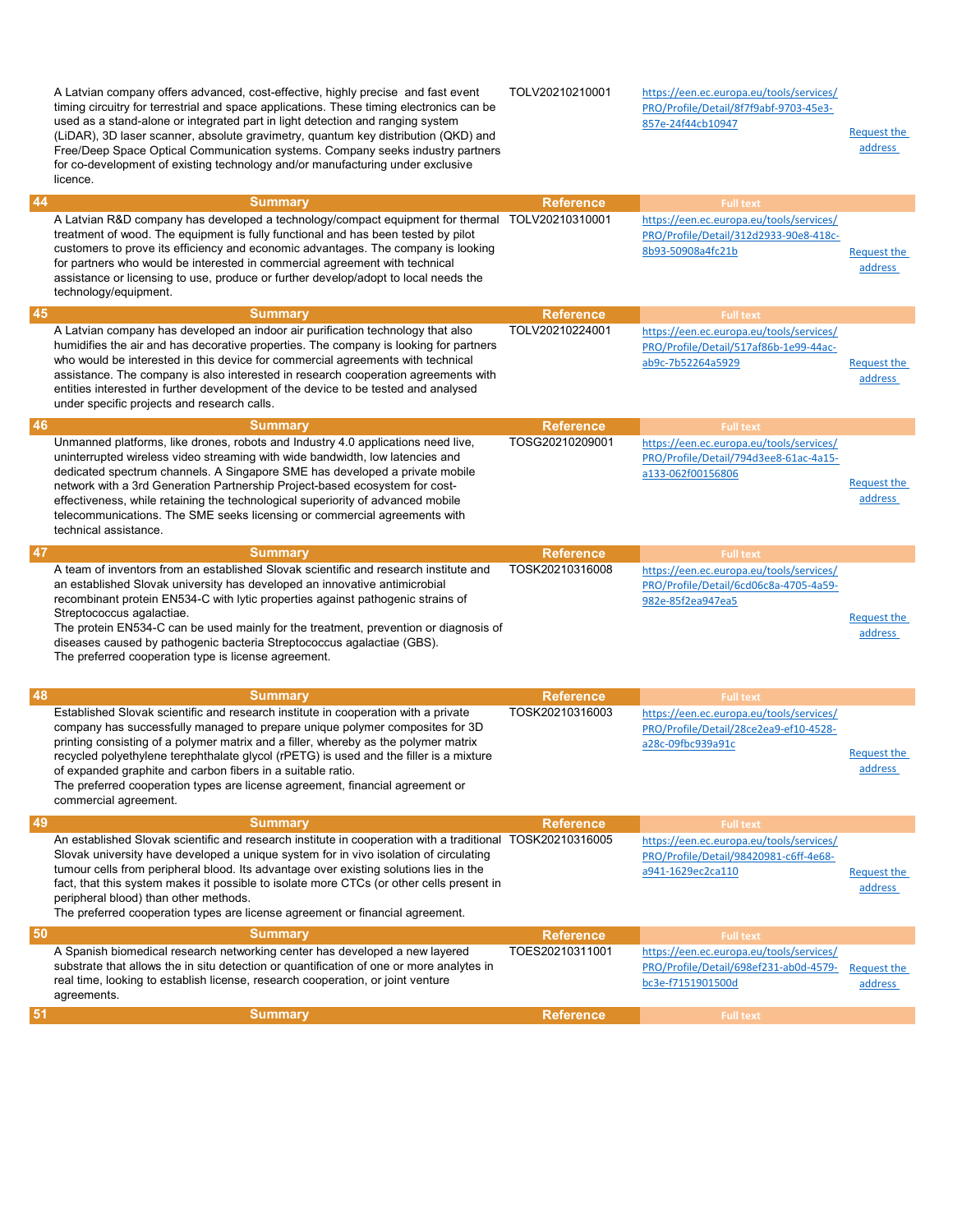analyzing the cognitive impairment through an objective and quantitative neural network activity analysis (Functional connectivity - FC) using EEG technology. They offer highly innovative technology for the analysis of cognitive functions, both in healthy subjects and in patients with neurodegenerative pathologies. They are looking to establish commercial, financial or research cooperation agreements. PRO/Profile/Detail/e227d4e6-024b-4369- 9af5-4e305e973246 Request the address **52** Summary Reference Full text Full text Reference Full text Reference Full text Reference  $\mathbb{R}^n$ A Singapore institute of higher learning has developed a novel air core fibre coupler, that can be used in mid-infrared (IR) or ultraviolet (UV) regions where conventional solid fibre couplers cannot cover. An air core fibre component is ideal for building an all-fibre ultrafast mid-IR fibre laser cavity for ultrafast lasers and power splitting applications. The technology provider is interested in licensing or commercial partnerships with technical assistance with MNEs/SMEs of all sizes. TOSG20210303001 https://een.ec.europa.eu/tools/services/ PRO/Profile/Detail/e801cd71-3bc7-4f4a-8bee-6af6a3f4bcfc Request the address **53** Summary Reference Full text Full text Reference Full text Reference Full text Reference  $\mathbb{R}^n$ UK company that specializes in the sealing and protection of electronics using low pressure injection moulding technology offers this technology to partners either under a licensing ageement or commercial agreement with technical assistance. TOUK20210326001 https://een.ec.europa.eu/tools/services/ PRO/Profile/Detail/91b44636-d8a6-4632 af40-7992c739a7c4 Request the address **54 Summary Reference Full text** Full text **Summary** Reference Reference Full text Full text A German research institute is developing active optical methods for contact-free (standoff) detection technologies for localisation and classification of hazardous materials and is preparing for the technology transfer to transportable, mobile or handheld operations. Fields of application are civil security, agriculture, and health protection. The institute is interested in research and technological cooperation as well as in license agreements with industrial or academic partners. TODE20210308001 https://een.ec.europa.eu/tools/services/ PRO/Profile/Detail/30a18d94-dff0-460baf47-b2c52de4c5ca Request the address **55 Summary Reference Full text** Full text (Summary Reference Full text (Summary Reference Full text of  $R$ A UK start-up has launched software that optimises the scheduling of field-based services (home care, cleaning, security, facility management, staff agencies, field engineers). The automated scheduling results in significant waste reduction. The company seeks to license the software to integrators offering broader mobile workforce solutions. TOUK20210305001 https://een.ec.europa.eu/tools/services/ PRO/Profile/Detail/ebc773c7-9e0b-4d81- <u>Request the</u><br>b9b7-254ee5e34eec address **56 Summary Reference Full text** Full text **Summary** Reference Reference Full text Full text A UK startup has developed a benchtop testing device that enables the extraction of true and nominal metal stress-strain curves from a 3-minute indentation test. The fast test provides unique and actionable mechanical property data for metallurgy R&D, failure analysis and materials modelling applications. The company is looking for partners and collaborators for trial testing and case studies under technical cooperation and end users for commercial agreements with technical assistance. TOUK20210219001 https://een.ec.europa.eu/tools/services/ PRO/Profile/Detail/6a682f87-a431-42d6 bb38-1cc6f1881eed Request the address **57** Summary Reference Full text Full text and Summary Reference Reference Full text Full text  $\sim$ The Spanish company counts with more than ten years' experience, with technologies TOES20210203001 related with photonics and imaging solutions for special and hazardous conditions. Counting with an R&D department and proprietary products, offers its development and design experience in combining different technologies for image capturing processes. They seek to establish collaborations with experts and/or industrial partners under comercial with technical assistance, technical or joint venture agreements. https://een.ec.europa.eu/tools/services/ PRO/Profile/Detail/ba44476d-fef0-4bb1 a841-a5bd250a4819 Request the address **58 Summary Reference Full text** Full text **Summary** Reference Reference Full text Full text A Polish company with a vast experience in developing insulation technologies has developed a cellulose-stabilized thermal insulation composite (recycled / by-product of paper production). The company is looking for partners to commercialize the technology, with particular emphasis on the construction sector via license agreement. TOPL20210318001 https://een.ec.europa.eu/tools/services/ PRO/Profile/Detail/51cc9ebc-8aa0-407d-Request the Same Detail Street Controller Request the address 59 Summary Reference Full text Full text (Summary Reference Full text (Summary Reference Full text (Summary Reference  $R$ 

https://een.ec.europa.eu/tools/services/

A Spanish SME is developing an online service to help in neuropathologist diagnosis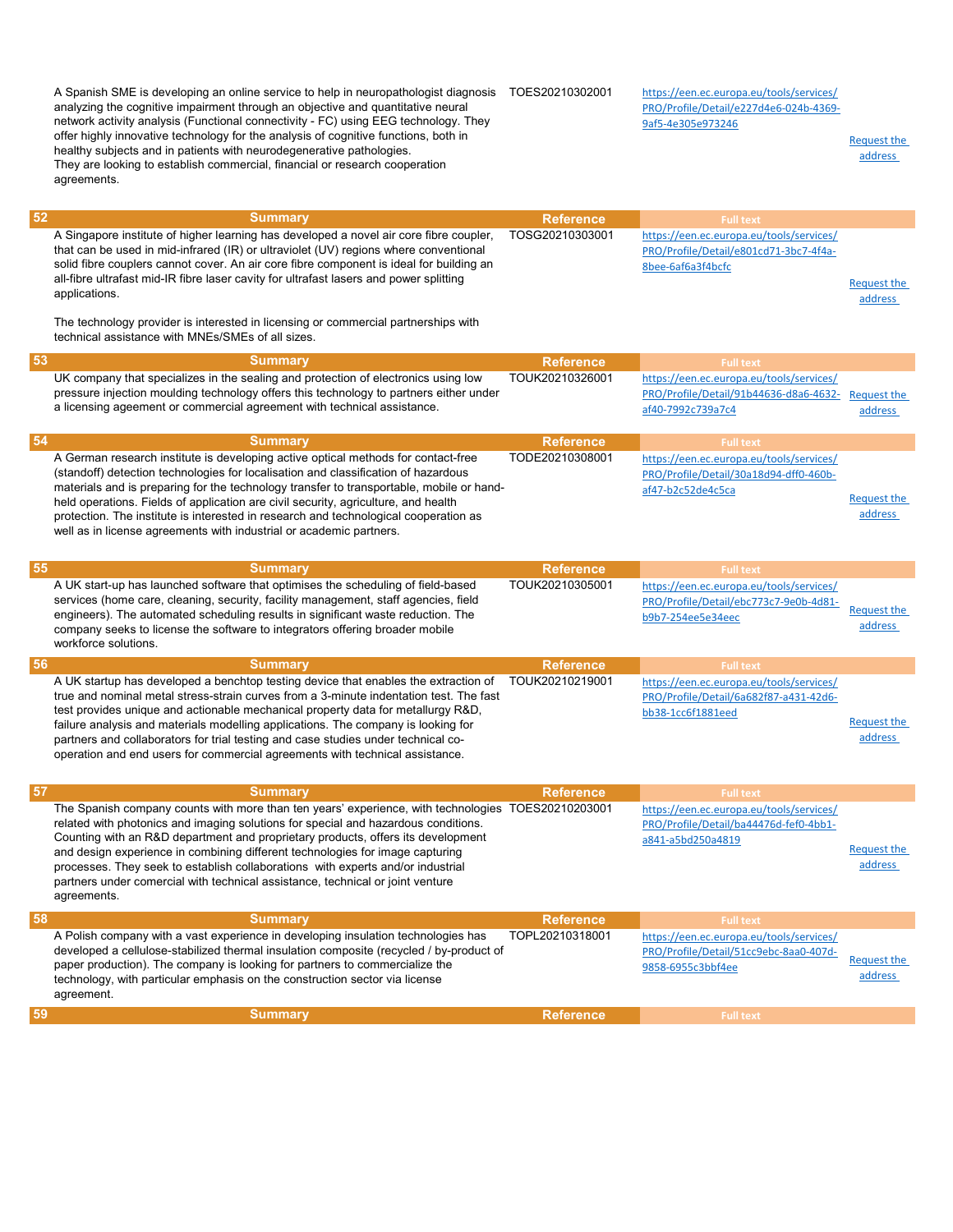|    | Researchers from the Czech university have developed and tested a miniaturised<br>device for measuring the light reflections at an opaque surface based on bidirectional<br>reflectance distribution function and the bidirectional texture function. Applications are<br>in 3D graphics and games, virtual and augmented reality, industrial design,<br>archaeology, geography, material testing and product marketing.<br>The researchers are looking for manufacturing partners interested in a licensing<br>agreement.         | TOCZ20210318001  | https://een.ec.europa.eu/tools/services/<br>PRO/Profile/Detail/b2a4b661-5e22-4eac-<br>a8ef-479cbbc97239 | <b>Request the</b><br>address |
|----|------------------------------------------------------------------------------------------------------------------------------------------------------------------------------------------------------------------------------------------------------------------------------------------------------------------------------------------------------------------------------------------------------------------------------------------------------------------------------------------------------------------------------------|------------------|---------------------------------------------------------------------------------------------------------|-------------------------------|
| 60 | <b>Summary</b>                                                                                                                                                                                                                                                                                                                                                                                                                                                                                                                     | <b>Reference</b> | <b>Full text</b>                                                                                        |                               |
|    | A German startup has developed a virtual reality training system for trainees in the<br>chemical industry. Advantages of the blended learning software include cost and time<br>savings, enhanced security and improved learning results. IT companies or end-users<br>in the chemical industry, especially with experience in vocational training,<br>apprenticeship and education, are sought for license agreements, commercial<br>agreements with technical assistance, technical cooperation or research agreements.          | TODE20210315001  | https://een.ec.europa.eu/tools/services/<br>PRO/Profile/Detail/20654021-0405-45a2-<br>961e-9e33c3989be9 | <b>Request the</b><br>address |
| 61 | <b>Summary</b>                                                                                                                                                                                                                                                                                                                                                                                                                                                                                                                     | <b>Reference</b> | <b>Full text</b>                                                                                        |                               |
|    | A German start-up has developed a tutoring system for home dialysis patients that<br>simulates a home dialysis in a virtual environment. Advantages include an<br>improvement of learning results up to 50% and a significant reduction of resources<br>(medical staff and hospital equipment). Companies from the IT or healthcare sector<br>are sought for license agreements. Also medical institutions could be partners in the<br>framework of commercial agreements with technical assistance or joint research<br>projects. | TODE20210310001  | https://een.ec.europa.eu/tools/services/<br>PRO/Profile/Detail/03c80d0e-0db1-4a22-<br>8870-2efe23f351d7 | <b>Request the</b><br>address |
| 62 | <b>Summary</b>                                                                                                                                                                                                                                                                                                                                                                                                                                                                                                                     | <b>Reference</b> | <b>Full text</b>                                                                                        |                               |
|    | A research group from a Spanish university has developed and patented a robotic<br>arm for the placement of small cargo in hazardous environments. The invention can<br>deploy small cargo like instruments or sensors and requires less stability and time for<br>the deployment than comparable systems. It can be easily integrated to unmanned<br>vehicles like Drones. The research group is mainly looking for licensees but would<br>also be interested in establishing technical cooperation agreements.                   | TOES20210311002  | https://een.ec.europa.eu/tools/services/<br>PRO/Profile/Detail/8787f730-02ba-4994-<br>9f27-a2feada43359 | Request the<br>address        |
| 63 | <b>Summary</b>                                                                                                                                                                                                                                                                                                                                                                                                                                                                                                                     | <b>Reference</b> | <b>Full text</b>                                                                                        |                               |
|    | Serbian SME, active in 3d printing, reverse engineering and rapid prototyping, has<br>developed a procedure to print illuminated signs, casings, covers, and objects. The<br>company can print 3D objects for different end-users by its own equipment, enabling<br>the rapid creation of a prototype, testing, and production of small series. The company<br>is looking for partnerships under manufacturing or research cooperation agreement.                                                                                  | TORS20210108001  | https://een.ec.europa.eu/tools/services/<br>PRO/Profile/Detail/c97659e3-47dd-404e-<br>9449-df4b2579e888 | Request the<br>address        |
| 64 | <b>Summary</b>                                                                                                                                                                                                                                                                                                                                                                                                                                                                                                                     | <b>Reference</b> | <b>Full text</b>                                                                                        |                               |
|    | A Singapore institute of higher learning has developed a fully autonomous and<br>unmanned aerial vehicle solution for drone navigation in complex urban<br>environments. Potential applications of the technology include site and building<br>inspections, off-shore structure surveillance and more.<br>The technology provider is interested in licensing or commercial partnerships with<br>technical assistance with MNEs/SMEs of all sizes.                                                                                  | TOSG20210205002  | https://een.ec.europa.eu/tools/services/<br>PRO/Profile/Detail/b6fa051f-1a5c-4b84-<br>9743-bbfa82b0f3c0 | Request the<br>address        |
| 65 | <b>Summary</b>                                                                                                                                                                                                                                                                                                                                                                                                                                                                                                                     | <b>Reference</b> | <b>Full text</b>                                                                                        |                               |
|    | The Italian company offers well engineering services to oil & gas operators and gas<br>storage companies (well integrity, engineering, risk analysis). The company seeks<br>partners and proposes itself as supplier under research, technical cooperation or<br>commercial agreements with technical assisstance within ongoing CCS projects or<br>joint proposals for future EU calls in which the company would assess the integrity of<br>existing wells connected with CO2 storage reservoir or design of CO2 injection wells | TOIT20210310001  | https://een.ec.europa.eu/tools/services/<br>PRO/Profile/Detail/d12c374a-77cd-4d98-<br>9103-ef8f63b63c9a | Request the<br>address        |
| 66 | <b>Summary</b>                                                                                                                                                                                                                                                                                                                                                                                                                                                                                                                     | <b>Reference</b> | <b>Full text</b>                                                                                        |                               |
|    | University spin-off focuses on modeling, designing and construction of chemical<br>reactors for the spatially resolved investigation of catalytic processes. Their patented<br>methodologies provide insight in the concentration, temperature, and spectroscopy<br>profiles of catalytic reactors during time on stream which is needed for knowledge-<br>based optimization.<br>Industrial or academic partners or customers are sought for a commercial, technical<br>or research cooperation agreement.                        | TODE20210303001  | https://een.ec.europa.eu/tools/services/<br>PRO/Profile/Detail/b2f3e896-78ca-4c21-<br>aa01-1616036d5e5e | <b>Request the</b><br>address |
| 67 | <b>Summary</b>                                                                                                                                                                                                                                                                                                                                                                                                                                                                                                                     | <b>Reference</b> | <b>Full text</b>                                                                                        |                               |
|    |                                                                                                                                                                                                                                                                                                                                                                                                                                                                                                                                    |                  |                                                                                                         |                               |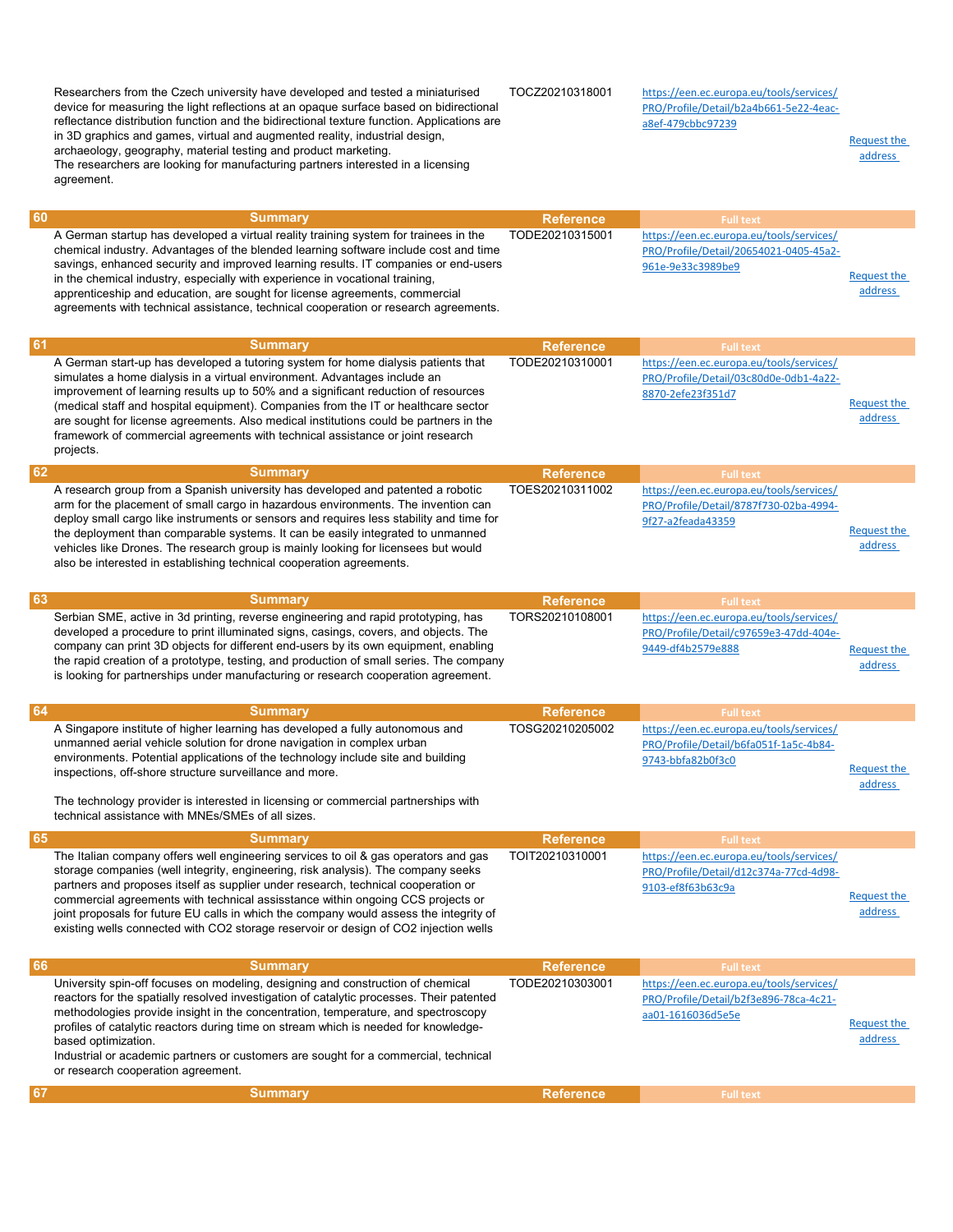A Singapore institute of higher learning has developed an effective and stable photoactive antimicrobial agent based from plants. The antimicrobial agent has broadspectrum activity with a multi-targeted killing mechanism against virus, bacteria, fungus and parasites while limiting the development of antimicrobial resistance.

The technology provider is interested in licensing, research cooperation or commercial agreements with technical assistance with SMEs and MNEs of all sizes. TOSG20210322001 https://een.ec.europa.eu/tools/services/

PRO/Profile/Detail/3f8fa5b5-73e2-4291- 990e-945264e4640a

> Request the address

| 68 | <b>Summary</b>                                                                                                                                                                                                                                                                                                                                                                                                                                                                                              | <b>Reference</b> | <b>Full text</b>                                                                                        |                               |
|----|-------------------------------------------------------------------------------------------------------------------------------------------------------------------------------------------------------------------------------------------------------------------------------------------------------------------------------------------------------------------------------------------------------------------------------------------------------------------------------------------------------------|------------------|---------------------------------------------------------------------------------------------------------|-------------------------------|
|    | A Singapore institute of higher learning has developed a cost-effective formulation to<br>include okara in feed for abalone. More than 30,000 kg of okara is generated from<br>soya milk and tofu production in Singapore alone and discarded as waste. The<br>formulation can potentially be adapted and customised for other aquatic species. The<br>technology provider is interested in licensing or commercial partnerships with<br>technical assistance with MNEs/SMEs of all sizes.                  | TOSG20210126001  | https://een.ec.europa.eu/tools/services/<br>PRO/Profile/Detail/5a350a1a-f083-4f28-<br>bba1-0678806d0982 | Request the<br>address        |
| 69 | <b>Summary</b>                                                                                                                                                                                                                                                                                                                                                                                                                                                                                              | <b>Reference</b> | <b>Full text</b>                                                                                        |                               |
|    | A French company specialising in critical medical devices has developed an UV<br>disinfection and air purification robot in collaboration with a specialist in robotics. This<br>robot has been designed to prevent and reduce the spread of COVID -19 and all<br>infectious diseases in different environments. The company proposes licence<br>agreements or commercial agreements with technical assistance.                                                                                             | TOFR20210329001  | https://een.ec.europa.eu/tools/services/<br>PRO/Profile/Detail/15476894-b1cc-455a-<br>8f6d-a90d9c10656b | Request the<br>address        |
| 70 | <b>Summary</b>                                                                                                                                                                                                                                                                                                                                                                                                                                                                                              | <b>Reference</b> | <b>Full text</b>                                                                                        |                               |
|    | A French company specialising in critical medical devices has developed a Covid-19<br>salivary rapid and easy molecular test in collaboration with a recognised research<br>organisation. This saliva screening solution is CE-IVD (In-Vitro Diagnostic Devices<br>Directive) marked and is for professional use only. The company is looking for new<br>international partners through licence agreements or commercial agreements with<br>technical assistance.                                           | TOFR20210325001  | https://een.ec.europa.eu/tools/services/<br>PRO/Profile/Detail/68768046-29f1-492a-<br>b712-175279f7bb61 | Request the<br>address        |
| 71 | <b>Summary</b>                                                                                                                                                                                                                                                                                                                                                                                                                                                                                              | <b>Reference</b> | <b>Full text</b>                                                                                        |                               |
|    | A German university offers a new method to microinject substances into a cell. This<br>microinjection method facilitates the penetration of the capillary into the cell and<br>prevents clogging. This new method saves time and material and it is less prone to<br>errors. Partners from the area of life science are sought for license agreements.                                                                                                                                                      | TODE20210310002  | https://een.ec.europa.eu/tools/services/<br>PRO/Profile/Detail/8d72fe4f-ec57-4701-<br>b42c-7ba00bf1fa6a | <b>Request the</b><br>address |
| 72 | <b>Summary</b>                                                                                                                                                                                                                                                                                                                                                                                                                                                                                              | <b>Reference</b> | <b>Full text</b>                                                                                        |                               |
|    | A French biotech company has a proprietary technology allowing the potentiation of<br>exogenous therapeutic proteins (enzymes or antibodies). The goal is to develop new<br>engineered antibodies together with European companies allowing a higher capacity<br>to degrade pathogenic antigens. This technology concerns many immunotherapies in<br>inflammatory and immune diseases, cancers or rare diseases. The company would<br>like to achieve technical cooperation, research or license agreement. | TOFR20210308002  | https://een.ec.europa.eu/tools/services/<br>PRO/Profile/Detail/39303760-2494-47c7-<br>b0a6-33d118c0f8a3 | Request the<br>address        |
| 73 | <b>Summary</b>                                                                                                                                                                                                                                                                                                                                                                                                                                                                                              | <b>Reference</b> | <b>Full text</b>                                                                                        |                               |
|    | A French technology center, based in northern France, is specialized in ground<br>transportation sector (automotive and railway). It is providing testing techniques and<br>expertise for characterization of transportation subsystems used in extreme<br>environment conditions. It is looking for partners from ground transportation sector to<br>collaborate under technical cooperation agreement to provide tests.                                                                                   | TOFR20210224002  | https://een.ec.europa.eu/tools/services/<br>PRO/Profile/Detail/bccc44ba-2676-4463-<br>8c57-7edbaffb945f | <b>Request the</b><br>address |
| 74 | <b>Summary</b>                                                                                                                                                                                                                                                                                                                                                                                                                                                                                              | <b>Reference</b> | <b>Full text</b>                                                                                        |                               |
|    |                                                                                                                                                                                                                                                                                                                                                                                                                                                                                                             |                  |                                                                                                         |                               |
|    | A French SME, based in northern France, is specialized in tests and R&D projects in<br>transportation environment. It is proposing to evaluate testing machines or trial<br>methods in the specific area of ground transportation sector. It can ensure that the<br>machine or the technique fulfill automotive manufacturers requirements. It is looking<br>for partners willing to collaborate under technical cooperation agreement.                                                                     | TOFR20210224001  | https://een.ec.europa.eu/tools/services/<br>PRO/Profile/Detail/c2da0025-c895-4229-<br>88a0-a4a247569d77 | Request the<br>address        |
| 75 | <b>Summary</b>                                                                                                                                                                                                                                                                                                                                                                                                                                                                                              | <b>Reference</b> | <b>Full text</b>                                                                                        |                               |
|    | A German university has improved the therapeutic approach of photodynamic therapy TODE20210311001<br>(PDT) used in the treatment of cancer patients. It uses biocompatible formulations in<br>order to address the limitations of current PDT. The university offers a license and if<br>requested a technical cooperation agreement.                                                                                                                                                                       |                  | https://een.ec.europa.eu/tools/services/<br>PRO/Profile/Detail/681e565c-996d-4f79-<br>8798-bb385ea34561 | <b>Request the</b><br>address |
| 76 | <b>Summary</b>                                                                                                                                                                                                                                                                                                                                                                                                                                                                                              | <b>Reference</b> | <b>Full text</b>                                                                                        |                               |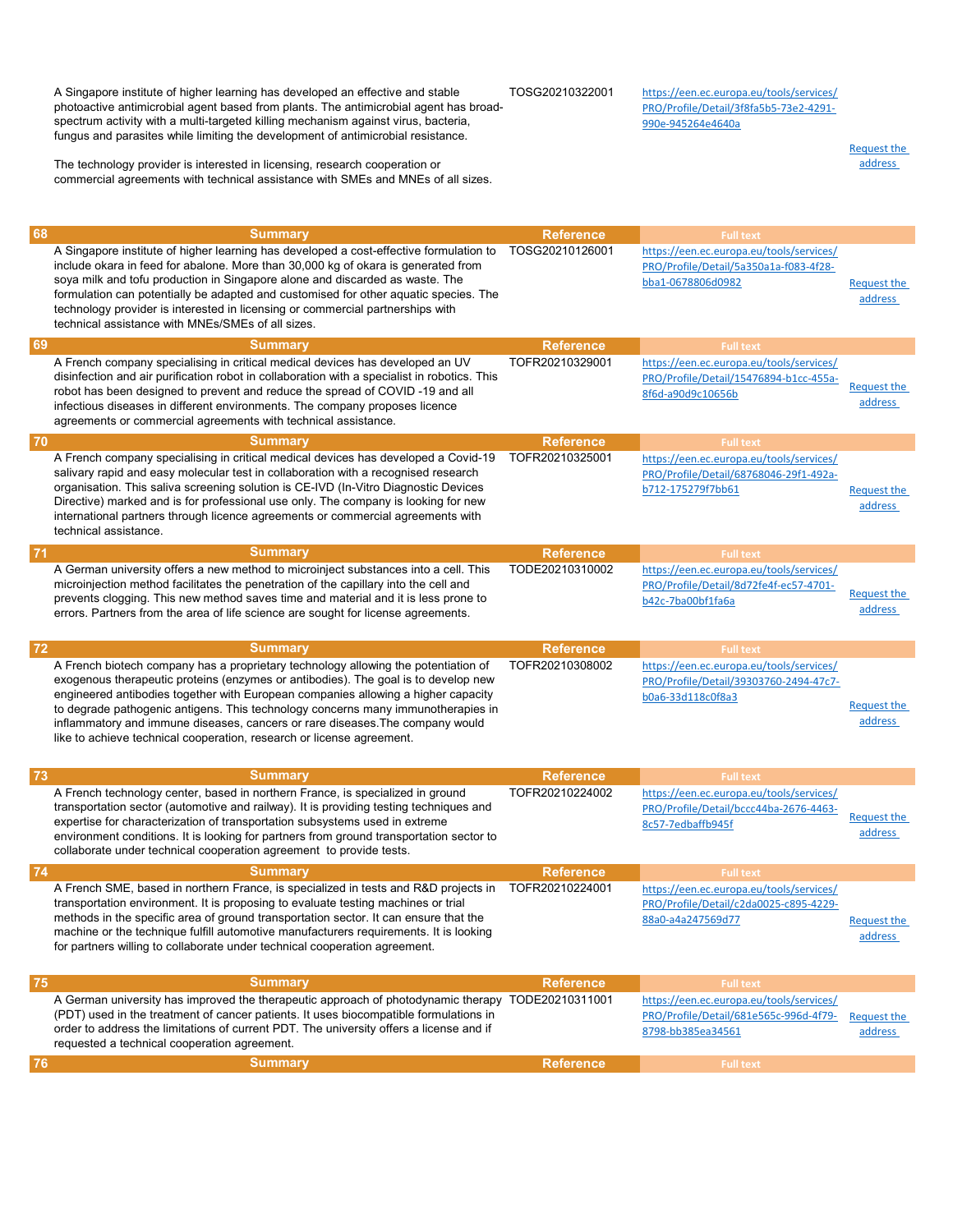|    | A Belgian company with an online platform that brings together and hosts European<br>professionals and other stakeholders in traditional craftsmanship, cultural heritage<br>restoration and fine crafts is looking to join consortia in upcoming Erasmus+ calls or<br>any other funding schemes within their activity areas. The head office in Brussels has<br>proven expertise in the aforementioned areas and aims to be a liaison between all<br>stakeholders. They are looking for a research cooperation agreement.        | TOBE20210302001  | https://een.ec.europa.eu/tools/services/<br>PRO/Profile/Detail/8a068be5-da0b-4590-<br>b42b-a98326a87063 | <b>Request the</b><br>address |
|----|-----------------------------------------------------------------------------------------------------------------------------------------------------------------------------------------------------------------------------------------------------------------------------------------------------------------------------------------------------------------------------------------------------------------------------------------------------------------------------------------------------------------------------------|------------------|---------------------------------------------------------------------------------------------------------|-------------------------------|
| 77 | <b>Summary</b>                                                                                                                                                                                                                                                                                                                                                                                                                                                                                                                    | <b>Reference</b> | <b>Full text</b>                                                                                        |                               |
|    | A German company joined forces with a renowned research institute to develop a<br>biometric foot measurement technology for mobile devices. The technology enables<br>users to easily size feet to determine the exact fitting shoe size during online ordering<br>processes. A prototype is available to be tested in the live environment of an online<br>shop by footwear manufacturers or retailers under commercial agreement with<br>technical assistance.                                                                  | TODE20210304001  | https://een.ec.europa.eu/tools/services/<br>PRO/Profile/Detail/7edfae2d-6804-469a-<br>9902-bacdd8e31793 | Request the<br>address        |
| 78 | <b>Summary</b>                                                                                                                                                                                                                                                                                                                                                                                                                                                                                                                    | <b>Reference</b> | <b>Full text</b>                                                                                        |                               |
|    | A German start-up offers an enterprise search engine. The unique combination of<br>different technologies results in improved search features enabling new and leaner<br>workflows. The solution is easy to use and requires only little administration. Partners<br>are sought for commercial agreements with technical assistance, joint venture,<br>technical cooperation or license agreement.                                                                                                                                | TODE20210318001  | https://een.ec.europa.eu/tools/services/<br>PRO/Profile/Detail/de70106d-57bc-45ae-<br>8bb1-7caf4d113129 | <b>Request the</b><br>address |
| 79 | <b>Summary</b>                                                                                                                                                                                                                                                                                                                                                                                                                                                                                                                    | <b>Reference</b> | <b>Full text</b>                                                                                        |                               |
|    | A German company developed a novel ecological desalination technology that<br>ensures environment protection, resource efficiency and uses renewable energies. It<br>can be powered by any renewable energy source without need of energy buffer<br>systems. The produced water is of best quality and can be used for drinking and<br>industrial purposes. The technology is interesting for plants or communities in remote<br>areas. Joint venture, license, manufacturing or research cooperation agreements are<br>possible. | TODE20210308002  | https://een.ec.europa.eu/tools/services/<br>PRO/Profile/Detail/07858ab2-ec36-4956-<br>95ed-68825120b741 | <b>Request the</b><br>address |
| 80 | <b>Summary</b>                                                                                                                                                                                                                                                                                                                                                                                                                                                                                                                    | <b>Reference</b> | <b>Full text</b>                                                                                        |                               |
|    | Spanish aerospace solutions SME with over 15 years of experience in the design of<br>guidance, navigation and control solutions for Unmanned Aerial Vehicles (UAVs),<br>already counting with links to Tier 1 aerospace manufacturers and Remotely Piloted<br>Aircraft Systems (RPAS), is willing to establish partnerships relations and<br>collaborations for new developments with entities working with high-performance<br>unmanned planes, mini-UAVs and helicopters.                                                       | TOES20210308001  | https://een.ec.europa.eu/tools/services/<br>PRO/Profile/Detail/67c7c140-d2c4-40f8-<br>a553-30dcb979161e | <b>Request the</b><br>address |
| 81 | <b>Summary</b>                                                                                                                                                                                                                                                                                                                                                                                                                                                                                                                    | <b>Reference</b> | <b>Full text</b>                                                                                        |                               |
|    | A recognized Spanish research group makes available to the civil works sector<br>(construction companies, quality control companies, research centers, public<br>administrations, etc.) and industry, a technology based on the combination of laser<br>technology and artificial vision for the monitoring of movements in structures.<br>The partnerships sought are: commercial agreement with technical assistance and<br>license or manufacturing agreement. The desirable partners could be private or public<br>entities.  | TOES20210317003  | https://een.ec.europa.eu/tools/services/<br>PRO/Profile/Detail/3b537443-82ed-4c7b-<br>a19f-e74dc37c8c8b | Request the<br>address        |
| 82 | <b>Summary</b>                                                                                                                                                                                                                                                                                                                                                                                                                                                                                                                    | <b>Reference</b> | <b>Full text</b>                                                                                        |                               |
|    | A UK company is offering a mass testing system for Covid-19 using advanced laser<br>techniques (Diffractive Phase Interferometry, DPI) on a drop of blood from the patient.<br>The company is working with a UAE company and are seeking medical testing<br>laboratories whose research is of viral infection control, to help qualify and quantify<br>this testing method in the UK and Europe, via technical cooperation agreement.                                                                                             | TOUK20210310001  | https://een.ec.europa.eu/tools/services/<br>PRO/Profile/Detail/b2777b54-09db-4a31-<br>90ef-5c055ebe1a9e | Request the<br>address        |
| 83 | <b>Summary</b>                                                                                                                                                                                                                                                                                                                                                                                                                                                                                                                    | <b>Reference</b> | <b>Full text</b>                                                                                        |                               |
|    | A Spanish start-up has developed a patented auxiliary water-saving device. This<br>device can be easily connected to water taps to automatically close the tap (flow cut-<br>off) after being manually opened, optimizing potable water consumption in<br>households. They are now offering this technology for acquisition, licensing or<br>commercial agreement with technical assistance to an industrial partner willing to<br>bring the solution to the market.                                                              | TOES20210317001  | https://een.ec.europa.eu/tools/services/<br>PRO/Profile/Detail/1d3488cc-e709-446e-<br>8a3e-9e65514ed596 | <b>Request the</b><br>address |
| 84 | <b>Summary</b>                                                                                                                                                                                                                                                                                                                                                                                                                                                                                                                    | <b>Reference</b> | <b>Full text</b>                                                                                        |                               |
|    |                                                                                                                                                                                                                                                                                                                                                                                                                                                                                                                                   |                  |                                                                                                         |                               |